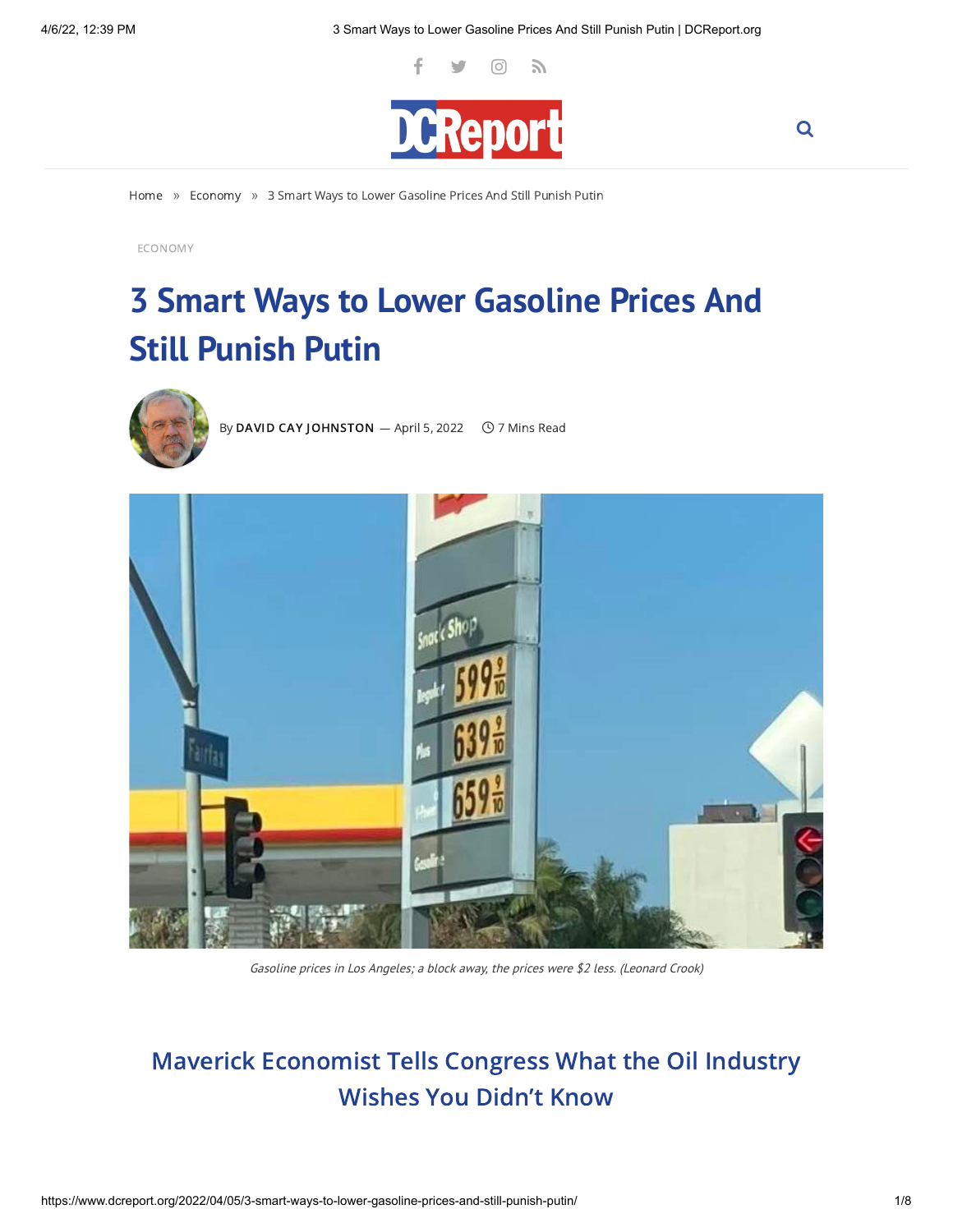#### 4/6/22, 12:39 PM 3 Smart Ways to Lower Gasoline Prices And Still Punish Putin | DCReport.org

Are oil and gasoline prices being manipulated to create inflated profits? It's easy enough to find out, maverick energy economist Robert McCullough told Congress Tuesday.

It's also easy for our government to adopt temporary policies that will lower costs at the pump by:

- Ripping the dark veneer off opaque market
- Creating incentives for more drilling in the short run
- Taxing away any windfall profits

McCullough is a super smart and jolly old man who runs his own energy economics consulting firm in Portland, Ore.

He is hated by the energy and utility industries because his reports cut through the fog of economics and provide clear, understandable insights into the many ways the energy industries manipulate markets and politicians for their gain. And he is big on market incentives to make markets efficient and open.



Robert McCullough

## The most effective policy to curb Russian aggression in Ukraine is to displace Putin's oil exports with enhanced U.S. production while protecting U.S. consumers from unnecessary price increases at the pump."  $66$

There is good reason for our federal government to exercise its authority to help citizens cope with the surge in gasoline prices, which soared 38% since last March. That combined with increased travel as the pandemic wanes means that spending on gasoline has increased 44% in the last 12 months.

McCullough's testimony is the kind of deeply informed plain talk that seldom makes the news or congressional hearings. Instead, self-serving industry talking points infect public discussion of energy markets, just as nonsense about "freak [accidents"](https://www.dcreport.org/2022/04/04/freak-accidents-dont-kill-workers-bad-managements-do/) infects news coverage of worker deaths on the job as we reported this week.

Sen. Maria Cantwell of Washington, the Democrat who leads the committee, is trying to show ways that our government can mitigate the impact of Putin's war on energy prices through smarter regulatory policies.



That's a difficult task in the Congress where the word regulation is treated as if it had only four letters by politicians who mouth ill-informed nonsense about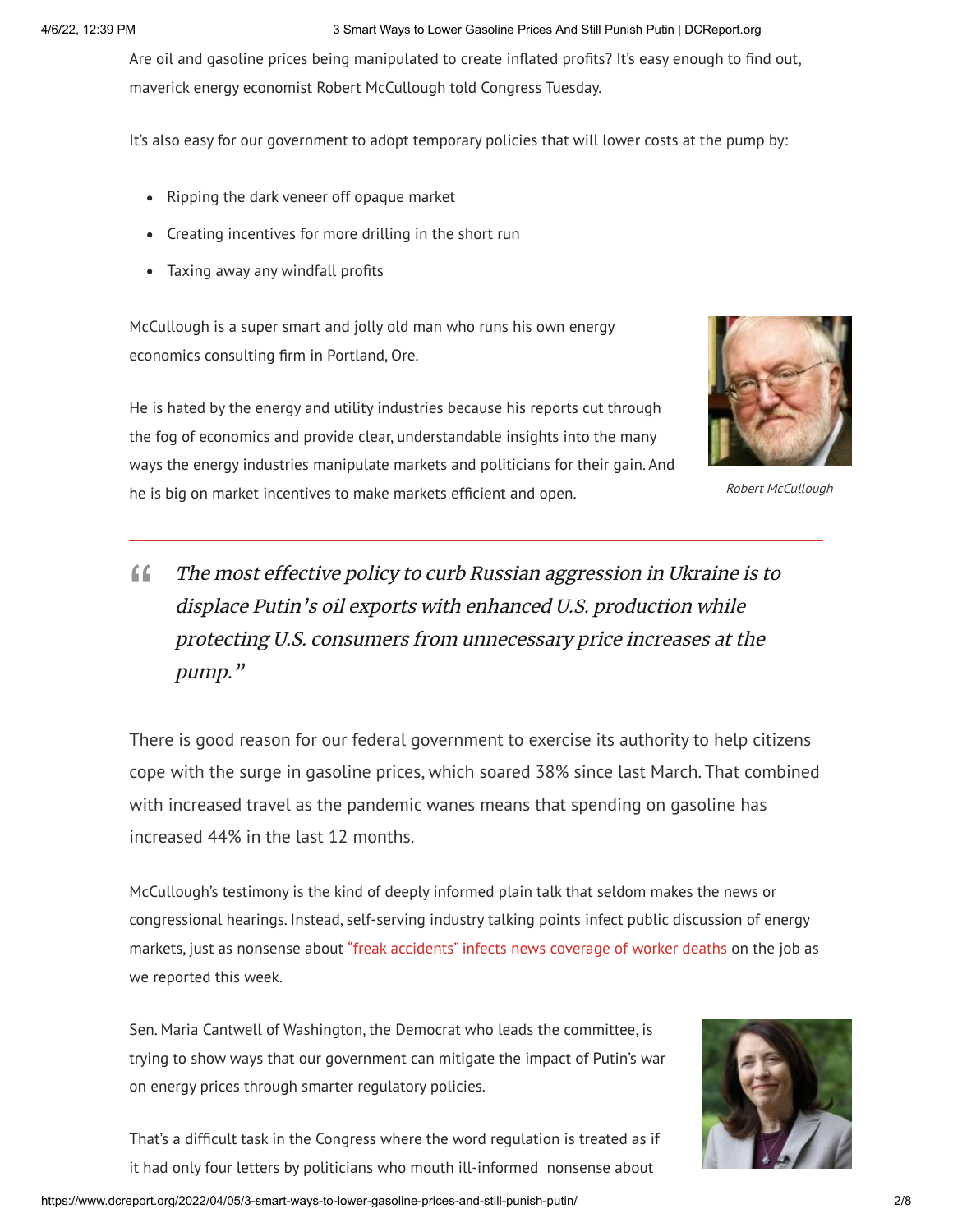market economics and promote corporate socialism policies that enhance profits Senator Maria Cantwell and damage the overall economy, largely by draining money out of consumer pockets.

What follows is a summary of McCullough's testimony, edited to remove technical details. All ideas are his.

McCullough told the Senate Commerce, Science and Transportation Committee to focus on three areas: transparency, drilling and windfall taxes.

The first can prevent rigged markets that artificially inflate prices.

The second will temporarily increase oil extraction, which can be done through the carrot of incentives.

The third is a stick to beat windfall profits out of the system, making price gouging pointless.

## 1. Transparency

Making oil and gasoline markets transparent "is the least expensive and most effective tool in guaranteeing efficient markets." These markets in the United States are "vastly less transparent than competing fuels like electricity and natural gas."

Requiring disclosure of oil and gasoline trades, just as it's required for other commodities, is an inexpensive and effective way to expose price manipulations. Creating "a database of wholesale transactions for oil and gasoline similar to [the existing] database for electricity is critical to discourage anomalous trading."

Requiring wholesale traders to report transactions should help with the well-known "up like a rocket, down like a feather" changes in gasoline prices that don't closely track oil market prices.

California is "prone to mysterious price excursions. In the second week of March, as oil and gasoline prices fell across the U.S., California's gasoline prices continued to increase. There is some evidence that trades which caused this increase" were rigged.

## 2. Drilling

Because no one knows how long Putin's war will last it makes little to no sense for oil drilling entrepreneurs to deploy hundreds of idle drilling rigs to pump more oil. But there's an easy way to turn this into a smart move.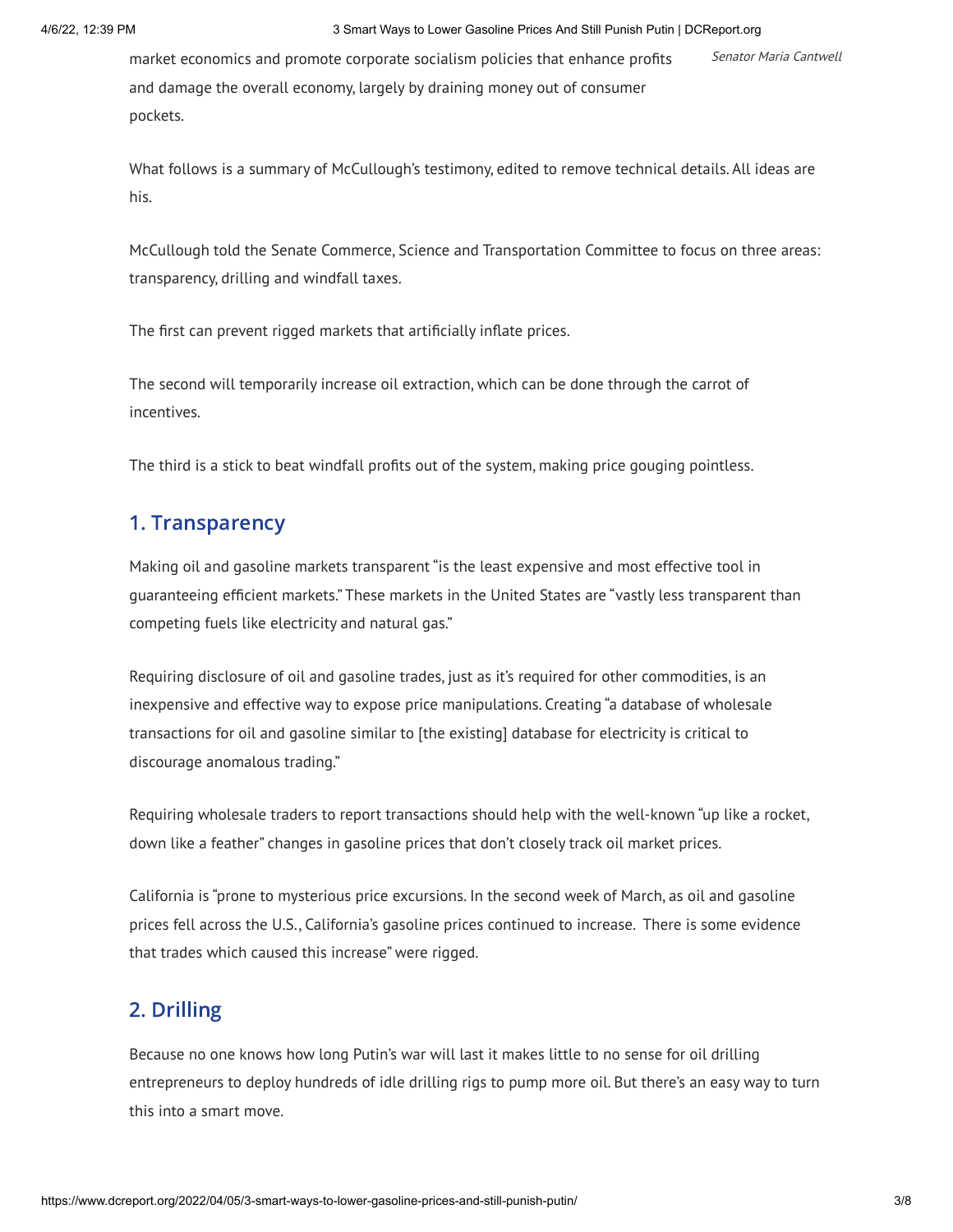"The federal government's existing oil inventory could be loaned, rather than sold, into the market. The loan would be repaid with federal contracts to buy oil in the future, thus smoothing prices for small drilling companies and ensuring that a sudden unexpected end to the war would not ruin their finances."

President Joe Biden has taken some steps in this direction by releasing oil from the national petroleum reserve.

That oil should "be with purchases of crude in West Texas Intermediate forward markets [which] will expand liquidity and provide broad incentives for additional production in the Anadarko, Appalachia, Bakken, Eagle Ford, Haynesville and Permian basins:

Despite the Russian invasion that began Feb. 24 the number of active [American](https://ycharts.com/indicators/us_oil_rotary_rigs) oil drilling rigs since then has risen by just 11 to 533. Three times that many oil rigs are idle.

The Biden administration has been warning for a year that Russia would attack Ukraine. In the past 12 months the spot price of oil has gone from about \$60 a barrel it's about \$108 a barrel. Huge price spikes like that typically invite more drilling, but not this time because of uncertainty about how long the Russian war and sanctions on the Russian economy will persist.

Most drillers will maximize profits by staying home and selling their existing crude oil flows into the spot markets. If they spend money to drill anew or to re-open capped wells, that will cost money while also tending to drive prices down. That's why the entrepreneurial drillers are pulling more black gold out of the ground.

DCReport believes them McCullough plan to loan oil from our government's strategic petroleum reserve into the market and then pay it back with guaranteed purchases of future oil production would be a smart and economically efficient way to use incentives to lower the price of gasoline at the pump.

## 3. Windfall Profits Tax

Gasoline prices and oil industry profits this year "are going to be enormous."

To discourage price gouging and blunt incentives to limit oil production, Congress should introduce a windfall profits tax. That is a concept long understood in economics and in tax policy to discourage harmful economic behavior by eliminating incentives to cheat and artificially inflate consumer prices.

Congress should combine a windfall tax on oil company profits due to the war in Ukraine with a tax credit to those firms which expand oil production. That in turn would help lower prices at the pump.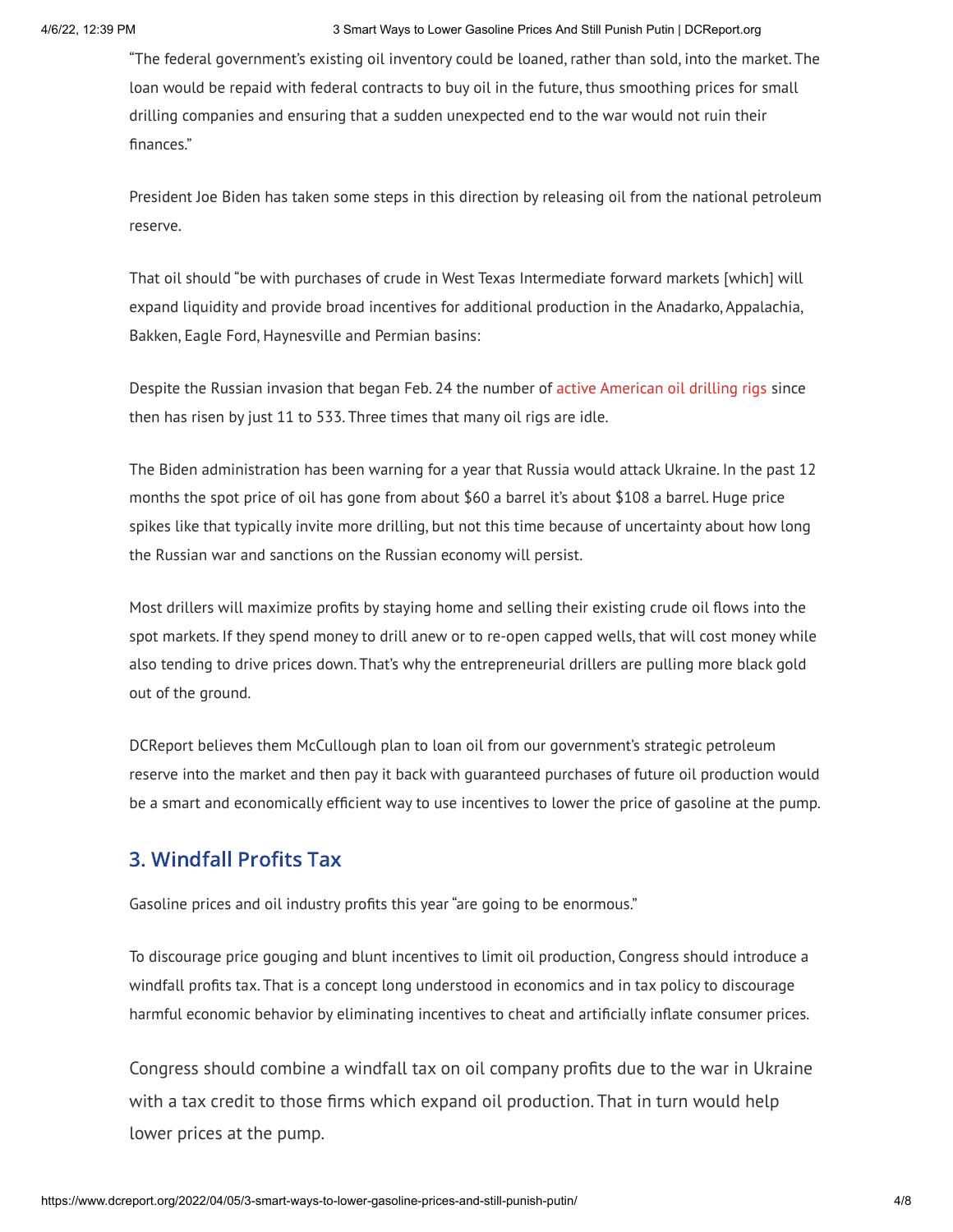Such a carrot-and-stick approach could produce tremendous public benefits, but almost certainly would be attacked by know-nothing lawmakers as harmful to the oil industry, one of the biggest financiers of political campaigns in America.

## Public perceptions

While Russia is the world's largest oil exporter, and efforts to shrink those exports will drive prices upward, the United States does not need to suffer significantly from economic pressure designed to persuade Putin to withdraw from Ukraine.

"Public perceptions of the United States and its energy balance have lagged behind market developments." Glib newscasters report America is being held hostage by foreign oil producers, including Russia.

"In reality, the United States is now roughly able to supply its own requirements and is not in any risk of reliving the painful days of the 1973 oil boycott."

Expanding American exports of liquefied natural gas would link domestic energy prices paid by consumers more closely to world markets, an issue rarely if ever mentioned by those politicians promoting the mindless mantra of drill, baby, drill.

The most effective policy to curb Russian aggression in Ukraine is to displace Putin's oil exports with enhanced U.S. production while protecting U.S. consumers from unnecessary price increases at the pump. There are dumb ways to do that and smart ones.

Like McCullough, DCReport favors smart.



## **Writer**



#### [David Cay](https://www.dcreport.org/author/dcreport/) Johnston

David Cay Johnston is the Editor-in-Chief of DCReport. He is an investigative journalist and author, a specialist in economics and tax issues, and winner of the 2001 Pulitzer Prize for Beat Reporting.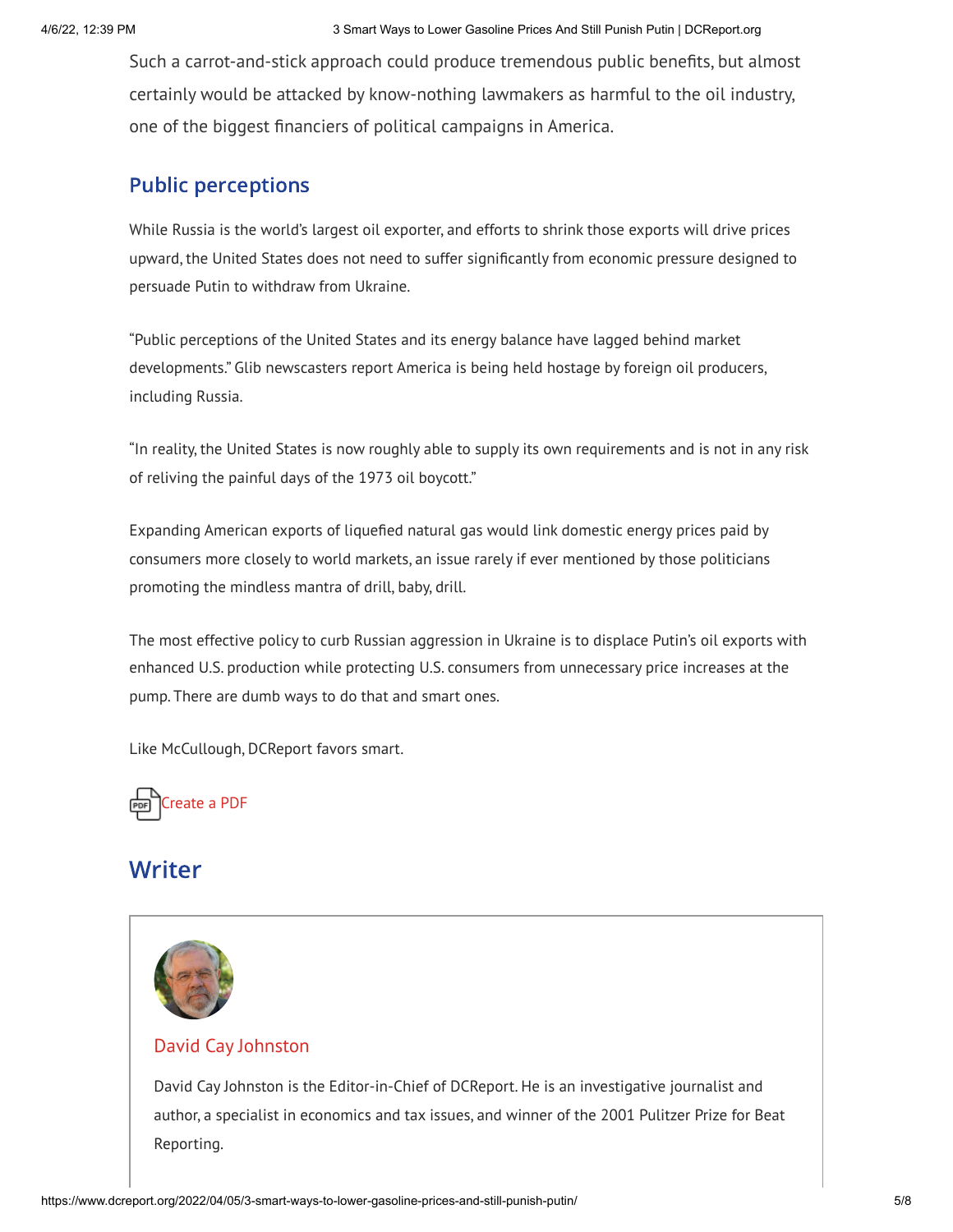| View all posts $\blacksquare$ $\mathscr{O}$ |  |
|---------------------------------------------|--|
|                                             |  |
|                                             |  |

**III** Post Views: 435

#### RELATED POSTS

**Freak Accidents Don't Kill Workers, Bad [Managements](https://www.dcreport.org/2022/04/04/freak-accidents-dont-kill-workers-bad-managements-do/) Do**

April 4, [2022](https://www.dcreport.org/2022/04/04/freak-accidents-dont-kill-workers-bad-managements-do/)

**How to Revive the Trump [Investigation](https://www.dcreport.org/2022/03/25/how-to-revive-the-trump-investigation-in-manhattan/) in Manhattan**

[March](https://www.dcreport.org/2022/03/25/how-to-revive-the-trump-investigation-in-manhattan/) 25, 2022

**Biden Lets Trump Tax Favor for the Rich [Proceed](https://www.dcreport.org/2022/03/18/biden-lets-trump-tax-favor-for-the-rich-proceed/)**

#### [March](https://www.dcreport.org/2022/03/18/biden-lets-trump-tax-favor-for-the-rich-proceed/) 18, 2022

#### **[Conservatives](https://www.dcreport.org/2022/03/14/conservatives-say-california-is-a-disaster-but-facts-show-the-opposite/) Say California Is A Disaster, But Facts Show The Opposite**

[March](https://www.dcreport.org/2022/03/14/conservatives-say-california-is-a-disaster-but-facts-show-the-opposite/) 14, 2022

ADD A COMMENT

#### LATEST NEWS

**3 Smart Ways to Lower [Gasoline](https://www.dcreport.org/2022/04/05/3-smart-ways-to-lower-gasoline-prices-and-still-punish-putin/) Prices And Still Punish Putin**

April 5, [2022](https://www.dcreport.org/2022/04/05/3-smart-ways-to-lower-gasoline-prices-and-still-punish-putin/)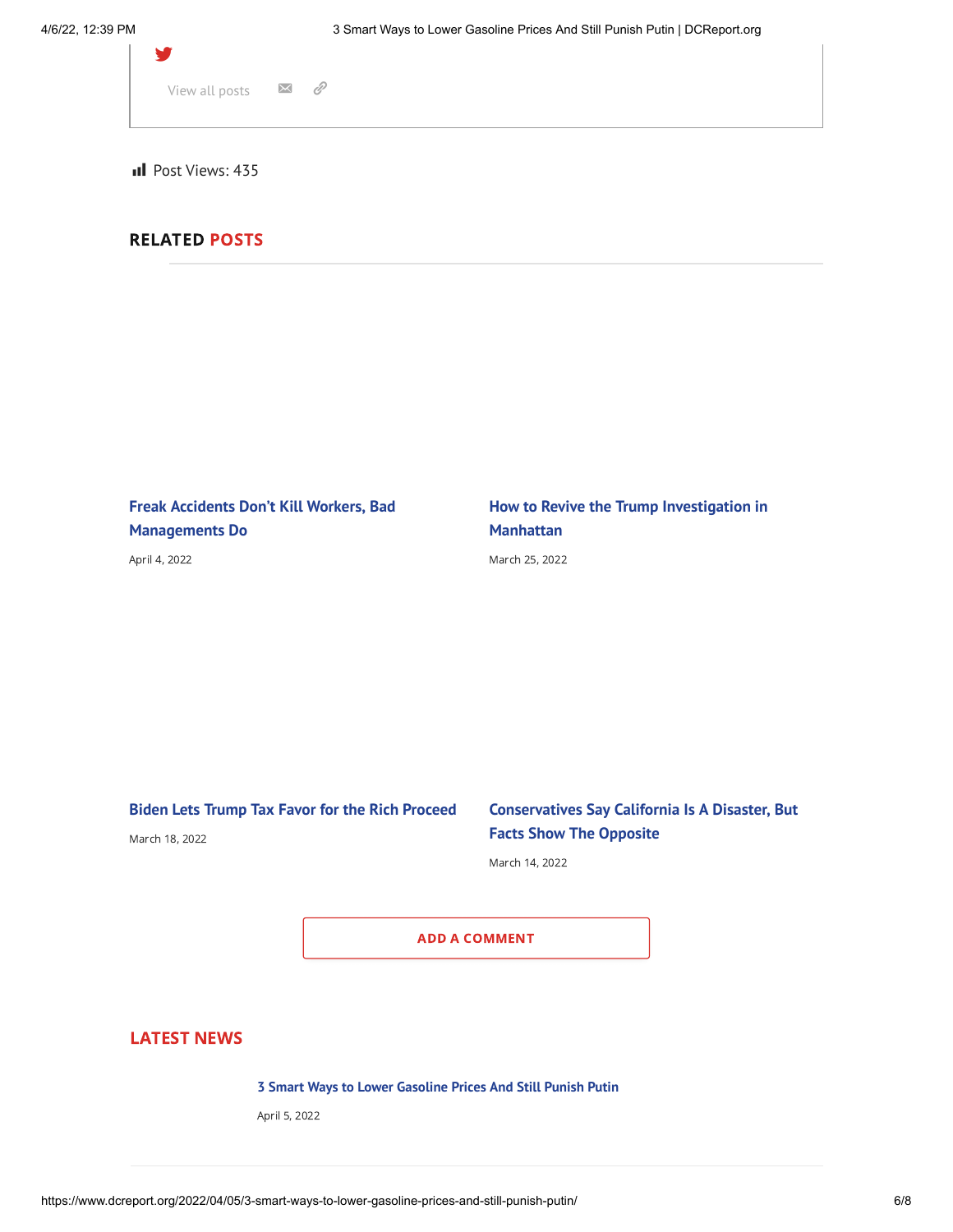April 4, [2022](https://www.dcreport.org/2022/04/04/freak-accidents-dont-kill-workers-bad-managements-do/)

#### **How to Revive the Trump [Investigation](https://www.dcreport.org/2022/03/25/how-to-revive-the-trump-investigation-in-manhattan/) in Manhattan**

[March](https://www.dcreport.org/2022/03/25/how-to-revive-the-trump-investigation-in-manhattan/) 25, 2022

#### **Biden Lets Trump Tax Favor for the Rich [Proceed](https://www.dcreport.org/2022/03/18/biden-lets-trump-tax-favor-for-the-rich-proceed/)**

[March](https://www.dcreport.org/2022/03/18/biden-lets-trump-tax-favor-for-the-rich-proceed/) 18, 2022

#### **[Conservatives](https://www.dcreport.org/2022/03/14/conservatives-say-california-is-a-disaster-but-facts-show-the-opposite/) Say California Is A Disaster, But Facts Show The Opposite**

[March](https://www.dcreport.org/2022/03/14/conservatives-say-california-is-a-disaster-but-facts-show-the-opposite/) 14, 2022



## Subscribe To Newsletter

You'll receive our Week-In-Review every Sunday, plus special notices when big stories hit.

| Your email address                                              |
|-----------------------------------------------------------------|
| <b>SUBSCRIBE</b>                                                |
| $\Box$ By signing up you agree to our terms and privacy policy. |

#### ABOUT DCREPORT

DCReport provides non-partisan investigative journalism to report how government actions affect everyday lives. Not-for-profit and supported by citizen donations.

WE NEED YOUR SUPPORT